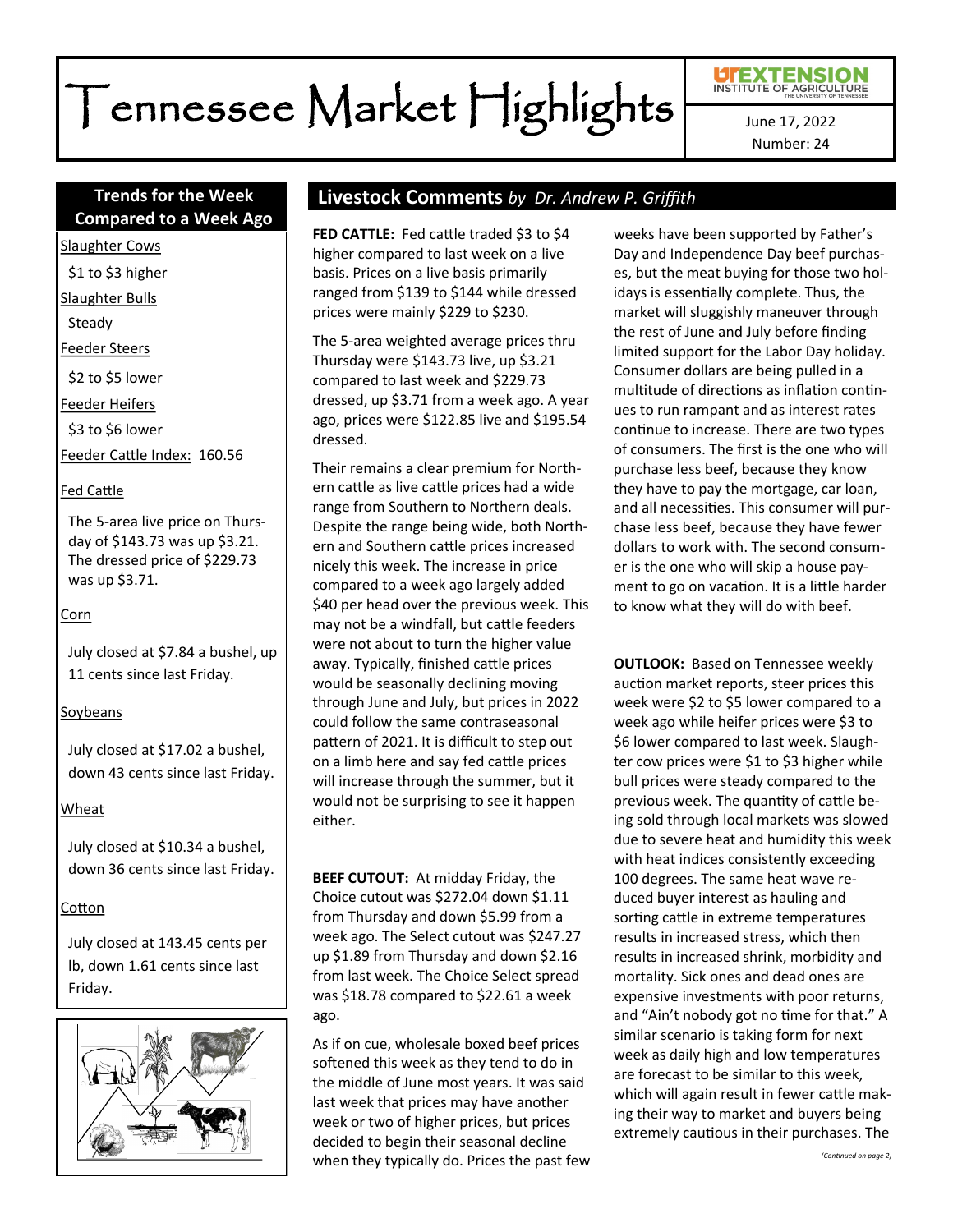# **Livestock Comments** by Dr. Andrew Griffith cus lies. The three things that take up the most time in my life

*(Continued from page 1)*

second story that will be developing by this time next week will be the need for precipitation, and the need for precipitation will overpower talks about extreme heat. Regions that receive frequent rainfall become droughty much more quickly than regions that receive precipitation events that are more spread out. Thus, much of the Southeast United States could be facing some severe conditions if moisture is not received fairly quickly. This situation should put producers on notice as they attempt to determine strategies to reduce the impacts of current climatic conditions. No one wants to be forced in to selling cattle, but if pastures get short then selling a few cattle or paying high feed prices may be the only two alternatives to make it through the situation. Producers are not in a dire situation at this point, but it never hurts to be prepared and have a plan.

**ASK ANDREW, TN THINK TANK:** I have been the one asking questions this week as there are several cattle and crop endeavors I am preparing for. In one instance, I called a gentleman about one topic and he helped me answer several questions that should benefit several decisions I will have to make over the next few months. Regardless of what I learned, the happenings of this week made me think about where my foare faith, family, and farming. I then try to squeeze some of my day job in on the side! Fortunately, my day job as an agricultural economist falls in the category of farming, which means I get to work once and get paid twice or get paid nothing sometimes. My focus is not balanced between faith, family, and farming, which has its pros and cons. However, when it comes to farming, focus must shift on a regular basis to make sure everything is getting done in a timely manner from the production side. However, I have learned that marketing is a continuous process, and it requires some attention every day.

Please send questions and comments to [agriff14@utk.edu](mailto:agriff14@utk.edu) or send a letter to Andrew P. Griffith, University of Tennessee, P.O. Box 160, 1000 Main Entrance Dr., Spring Hill, TN 37174.

**FRIDAY'S FUTURES MARKET CLOSING PRICES:** Friday's closing prices were as follows: Live/fed cattle –June \$138.03 +0.28; August \$136.58 +0.28; October \$142.43 +0.35; Feeder cattle –August \$172.95 +1.65; September \$174.80 +1.58; October \$176.53 +1.55; November \$177.90 +1.43; July corn closed at \$7.85 down 4 cents from Thursday.

# **Crop Comments** *by Dr. Aaron Smith*

#### **Overview**

Corn was up; soybeans, cotton, and wheat were down for the week.

This week the Dow Jones Industrial Average (DJIA) continued its downward trajectory. In the past six months, the DJIA is down 5,043 points (14.44%), closing Friday at 29,889. The Federal Reserve

increased the benchmark interest rate by 0.75% the largest interest rate increase since 1994. Additional increases in 2022 of 1 to 2.5% seem likeas the Federal Reserve attempts to slow inflation. The current annualized inflation rate is estimated at 8.6%. Inflation and interest rates have dramatic implications for agriculture due to elevated input prices and increased debt servicing requirements.

|           | Previous Current |        |          |  |
|-----------|------------------|--------|----------|--|
|           |                  |        | Change   |  |
| USD Index | 104.51           | 104 48 | $-0.04$  |  |
| Crude Oil | 120.67           | 109.85 | $-10.82$ |  |
| DJIA      | 31.392           | 29,889 | $-1,503$ |  |

December corn has rebounded off the recent June 1 low of \$6.82, closing the weak at \$7.31 and positioning the contract to possibly take out the current high of \$7.66 %. The USDA's June 30<sup>th</sup> Acreage report could provide the fuel for corn to take another step up. The December corn contract has solid support near \$6.80.

After last week's November soybean contract high of \$15.84 ¾, prices retreated 43 cents this week. The long term up trend in soybeans prices remains intact, however without new bullish information a correction could be forthcoming. Protecting against a downside move in soybeans futures should be considered for producers with limited price protection for the 2022 crop.

December cotton is over 10 cents lower than the recent contract high and appears to be consolidating in a trading range of \$1.15 to \$1.25. The U.S. Southern Plains drought, and corresponding abandonment, will be closely watched for price direction. Globally, demand for cotton remains strong, however, can U.S. export sales be maintained at current levels with a combination of high domestic cotton prices and a strong U.S. dollar? The U.S. dollar index is at its highest point since December 2002. A strong U.S. dollar makes U.S. agricultural exports more expensive relative to competing countries with weaker currencies.

Is the current pull back in July wheat futures a result of harvest progressing or are wheat markets commencing a downward trend? Wheat futures have traded largely between \$10.00 and \$12.50 since the beginning of March.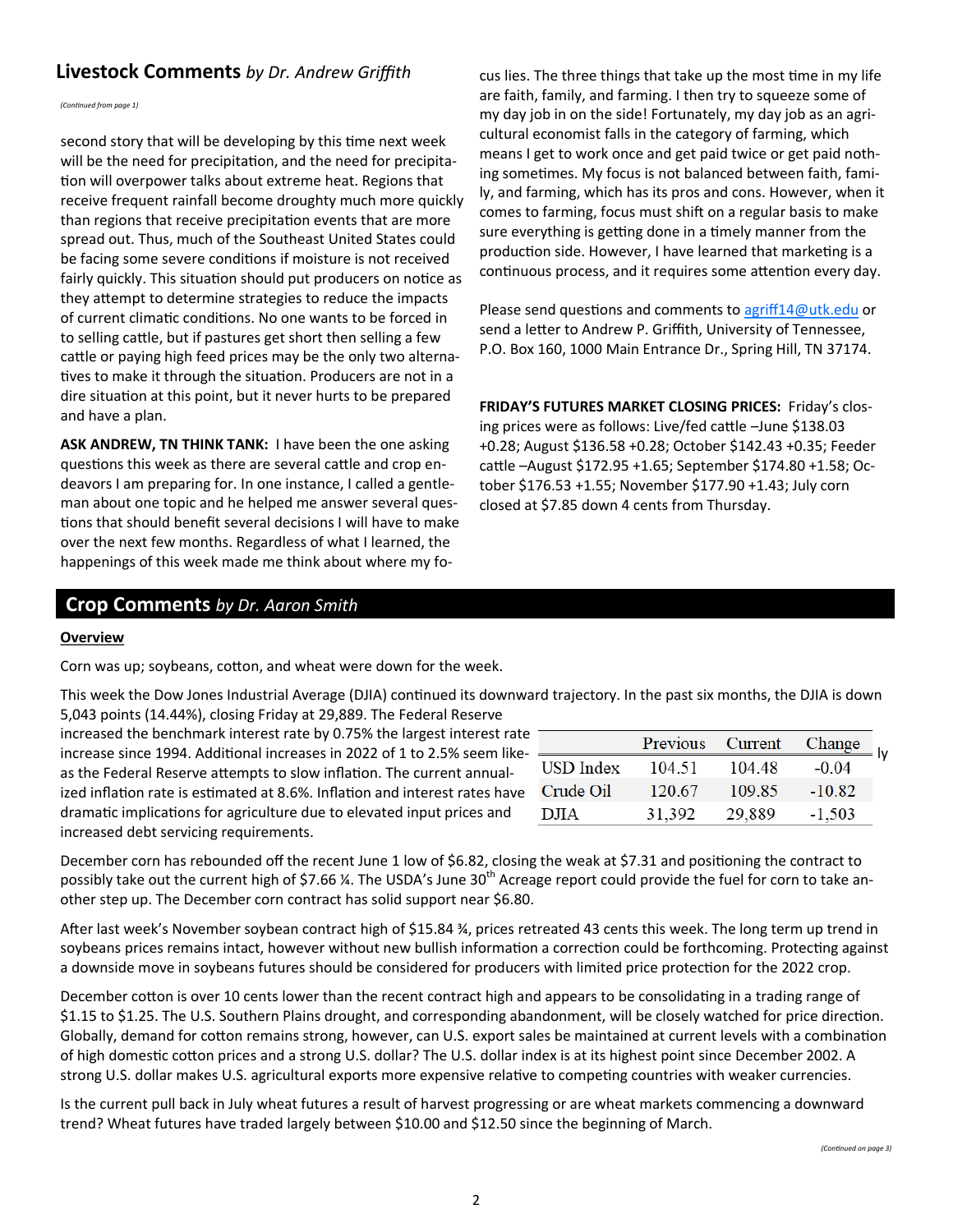## **Crop Comments** *by Dr. Aaron Smith*

#### **Corn**

Ethanol production for the week ending June 10 was 1.060 million barrels per day, up 21,000 from the previous week. Ethanol stocks were 23.197 million barrels, down 439,000 compared to last week. Corn net sales reported by exporters for June 3-9, 2022, were down compared to last week with net sales of 5.5 million bushels for the 2021/22 marketing year – a marketing year low -- and 5.5 million bushels for the 2022/23 marketing year. Exports for the same period were up less than 1% from last week at 54.6 million bushels. Corn export sales and commitments were 96% of the USDA estimated total exports for the 2021/22 marketing year (September 1 to August 31) compared to the previous 5-year average of 99%. Across Tennessee, average corn basis (cash price-nearby futures price) weakened or remained unchanged at West, Northwest, North-Central, and Mississippi River elevators and barge points and strengthened at West-Central elevators and barge points. Overall, basis for the week ranged from 25 under to 5 over, with an average of 6 under the July futures at elevators and barge points. July 2022 corn futures closed at \$7.84 up 11 cents since last Friday. For the week, July 2022 corn futures traded between \$7.58 and \$8.00. Jul/ Sep and Jul/Dec future spreads were -47 and -53 cents.

| Corn            | Jul 22 | Change     | Dec 22 | Change     | <b>December Corn Futures</b>                                                                                                                                                                                                                             |
|-----------------|--------|------------|--------|------------|----------------------------------------------------------------------------------------------------------------------------------------------------------------------------------------------------------------------------------------------------------|
| Price           | \$7.84 | \$0.11     | \$7.31 | \$0.11     | 800                                                                                                                                                                                                                                                      |
| Support         | \$7.71 | \$0.13     | \$7.15 | \$0.11     | 750<br>700                                                                                                                                                                                                                                               |
| Resistance      | \$8.06 | \$0.10     | \$7.57 | \$0.26     | 650<br>600                                                                                                                                                                                                                                               |
| 20 Day MA       | \$7.64 | $-$ \$0.04 | \$7.17 | $-$ \$0.06 | Cents/Bushel<br>Anthr <sub>kste</sub> rry / 1m2V<br>550<br>500                                                                                                                                                                                           |
| 50 Day MA       | \$7.79 | \$0.04     | \$7.29 | \$0.03     | 450<br>400<br><b>Administration</b>                                                                                                                                                                                                                      |
| 100 Day MA      | \$7.32 | \$0.09     | \$6.77 | \$0.08     | 350<br><b><i>Proprietable of Carely Property and the Company's Company's Company's Company's Company's Company's Company's Company's Company's Company's Company's Company's Company's Company's Company's Company's Company's Company's </i></b><br>300 |
| 4-Week High     | \$8.02 | $-$ \$0.08 | \$7.60 | $-$ \$0.06 | 1.50er 3.50er 30.10° 1.410' 3.240' 30.40' 2140' 2140' 214' 214' 214' 214' 214' 2140' 3.240'                                                                                                                                                              |
| 4-Week Low      | \$7.20 | \$0.00     | \$6.82 | \$0.00     |                                                                                                                                                                                                                                                          |
| Technical Trend | Up     | $=$        | Up     | $=$        | $-2021$<br>-2022<br>$-2020$                                                                                                                                                                                                                              |

Nationally, the Crop Progress report estimated corn condition at 72% good-to-excellent and 5% poor-to-very-poor; corn planted at 97% compared to 94% last week, 100% last year, and a 5-year average of 97%; and corn emerged at 88% compared to 78% last week, 95% last year, and a 5-year average of 89%. In Tennessee, corn condition was estimated at 79% good-toexcellent and 6% poor-to-very poor; corn planted at 99% compared to 98% last week, 100% last year, and a 5-year average of 99%; corn emerged at 97% compared to 92% last week, 98% last year, and a 5-year average of 96%; and corn silking at 2% compared to 0% last week, 1% last year, and a 5-year average of 2%. September 2022 corn futures closed at \$7.37, up 5 cents since last Friday. New crop cash prices at elevators and barge points ranged from \$6.91 to \$7.53. December 2022 corn futures closed at \$7.31, up 11 cents since last Friday. Downside price protection could be obtained by purchasing a \$7.40 December 2022 Put Option costing 72 cents establishing a \$6.68 futures floor.

#### **Soybeans**

Net sales reported by exporters were down compared to last week with net sales of 11.7 million bushels for the 2021/22 marketing year and 15.0 million bushes for the 2022/23 marketing year. Exports for the same period were up 49% compared to last week at 26.0 million bushels. Soybean export sales and commitments were 102% of the USDA estimated total annual exports for the 2021/22 marketing year (September 1 to August 31), compared to the previous 5-year average of 100%. Across Tennessee, average soybean basis weakened or remained unchanged at West, Northwest, West-Central, North-Central, and Mississippi River elevators and barge points. Basis ranged from 40 under to 15 over, with an average basis of 5 over the July futures contract. July 2022 soybean futures closed at \$17.02, down 43 cents since last Friday. For the week, July 2022 soybean futures traded between \$16.82 and \$17.57. Jul/Aug and Jul/Nov future spreads were -80 and -165 cents. July 2022 soybean-to-corn price ratio was 2.17 at the end of the week. August 2022 soybean futures closed at \$16.22, down 40 cents since last Friday.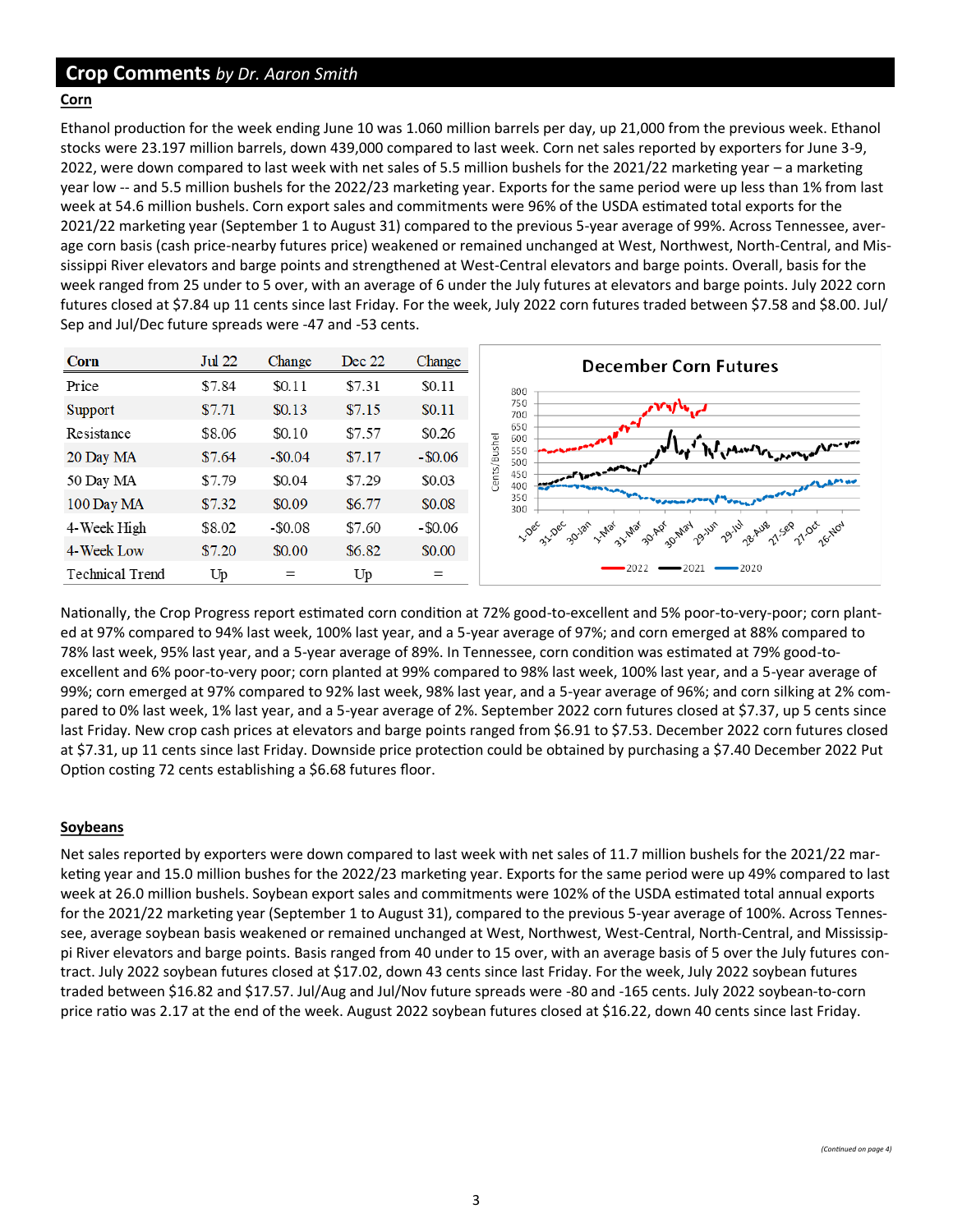#### **Crop Comments** *by Dr. Aaron Smith*

| <b>Soybeans</b>        | Jul 22  | Change   | <b>Nov 22</b> | Change   |
|------------------------|---------|----------|---------------|----------|
| Price                  | \$17.02 | $-$0.43$ | \$15.37       | $-$0.31$ |
| Support                | \$16.85 | $-$0.36$ | \$15.23       | $-$0.21$ |
| Resistance             | \$17.33 | $-$0.54$ | \$15.63       | $-$0.32$ |
| 20 Day MA              | \$17.11 | \$0.09   | \$15.35       | \$0.05   |
| 50 Day MA              | \$16.79 | \$0.11   | \$15.13       | \$0.10   |
| 100 Day MA             | \$16.42 | \$0.14   | \$14.78       | \$0.11   |
| 4-Week High            | \$17.84 | \$0.00   | \$15.84       | \$0.00   |
| 4-Week Low             | \$16.57 | \$0.70   | \$14.87       | \$0.35   |
| <b>Technical Trend</b> | Up      | $=$      | Up            | $=$      |



Nationally, the Crop Progress report estimated soybean condition at 70% good-to-excellent and 5% poor-to-very poor; soybeans planted at 88% compared to 78% last week, 93% last year, and a 5-year average of 88%; and soybeans emerged at 70% compared to 56% last week, 85% last year, and a 5-year average of 74%. In Tennessee, soybean condition was estimated at 76% good-to-excellent and 7% poor-to-very poor; soybeans planted at 81% compared to 73% last week, 75% last year, and a 5 year average of 77%; and soybeans emerged at 70% compared to 55% last week, 67% last year, and a 5-year average of 62%. Nov/Dec 2022 soybean-to-corn price ratio was 2.10 at the end of the week. New crop cash soybean prices at elevators and barge points ranged from \$14.97 to \$15.83. November 2022 soybean futures closed at \$15.37, down 31 cents since last Friday. Downside price protection could be achieved by purchasing a \$15.40 November 2022 Put Option which would cost 89 cents and set a \$14.51 futures floor.

#### **Cotton**

Net sales reported by exporters were up compared to last week with net sales of 26,500 bales for the 2021/22 marketing year – a marketing year low -- and 380,200 bales for the 2022/23 marketing year. Exports for the same period were down less than 1% compared to last week at 335,800 bales. Upland cotton export sales were 112% of the USDA estimated total annual exports for the 2021/22 marketing year (August 1 to July 31), compared to the previous 5-year average of 110%. Delta upland cotton spot price quotes for June 16 were 142.53 cents/lb (41-4-34) and 144.78 cents/lb (31-3-35). Adjusted world price (AWP) was up 6.06 cents at 140.47 cents. July 2022 cotton futures closed at 143.45 cents, down 1.61 cents since last Friday. For the week, July 2022 cotton futures traded between 142.5 and 147.5 cents. Jul/Dec and Jul/Mar cotton futures spreads were -25.16 cents and - 29.3 cents.

| <b>Cotton</b>   | <b>Jul 22</b> | Change  | Dec 22 | Change  | <b>December Cotton Futures</b>                                          |
|-----------------|---------------|---------|--------|---------|-------------------------------------------------------------------------|
| Price           | 143.45        | $-1.61$ | 118.29 | $-4.07$ | 150                                                                     |
| Support         | 141.47        | $-1.08$ | 116.64 | $-2.25$ | 140<br>130                                                              |
| Resistance      | 146.87        | $-2.08$ | 120.62 | $-7.11$ | 120<br><b>AAN</b><br>으<br>110                                           |
| 20 Day MA       | 141.51        | $-0.86$ | 121.71 | $-2.59$ | Cents<br>100<br>12000 paper model and the company of the word<br>90     |
| 50 Day MA       | 142.09        | 1.11    | 122.82 | 0.09    | 80<br>ستستعيض<br>70                                                     |
| 100 Day MA      | 131.60        | 1.39    | 113.78 | 1.05    | hy currywhich put any closes showed they al<br>60<br>50                 |
| 4-Week High     | 149.17        | $-2.78$ | 132.85 | $-0.94$ | 1.5% 3.5% gover 1.4% 3.4% government over 2.1% general 1.5% of 1.0% and |
| 4-Week Low      | 134.12        | 0.00    | 114.92 | 0.00    |                                                                         |
| Technical Trend | Up            | $=$     | Down   | -       | $2022 \rightarrow 2021$<br>$-2020$                                      |

Nationally, the Crop Progress report estimated cotton condition at 46% good-to-excellent and 19% poor-to-very poor; cotton planted at 90% compared to 84% last week, 87% last year, and a 5-year average of 88%; and cotton squaring at 14% compared to 11% last week, 12% last year, and a 5-year average of 15%. In Tennessee, cotton condition was estimated at 52% good-toexcellent and 21% poor-to-very poor; cotton planted at 97% compared to 94% last week, 97% last year, and a 5-year average of 97%; and cotton squaring at 14% compared to 12% last week, 17% last year, and a 5-year average of 17%. December 2022 cotton futures closed at 118.29 cents, down 4.07 cents since last Friday. Downside price protection could be obtained by pur-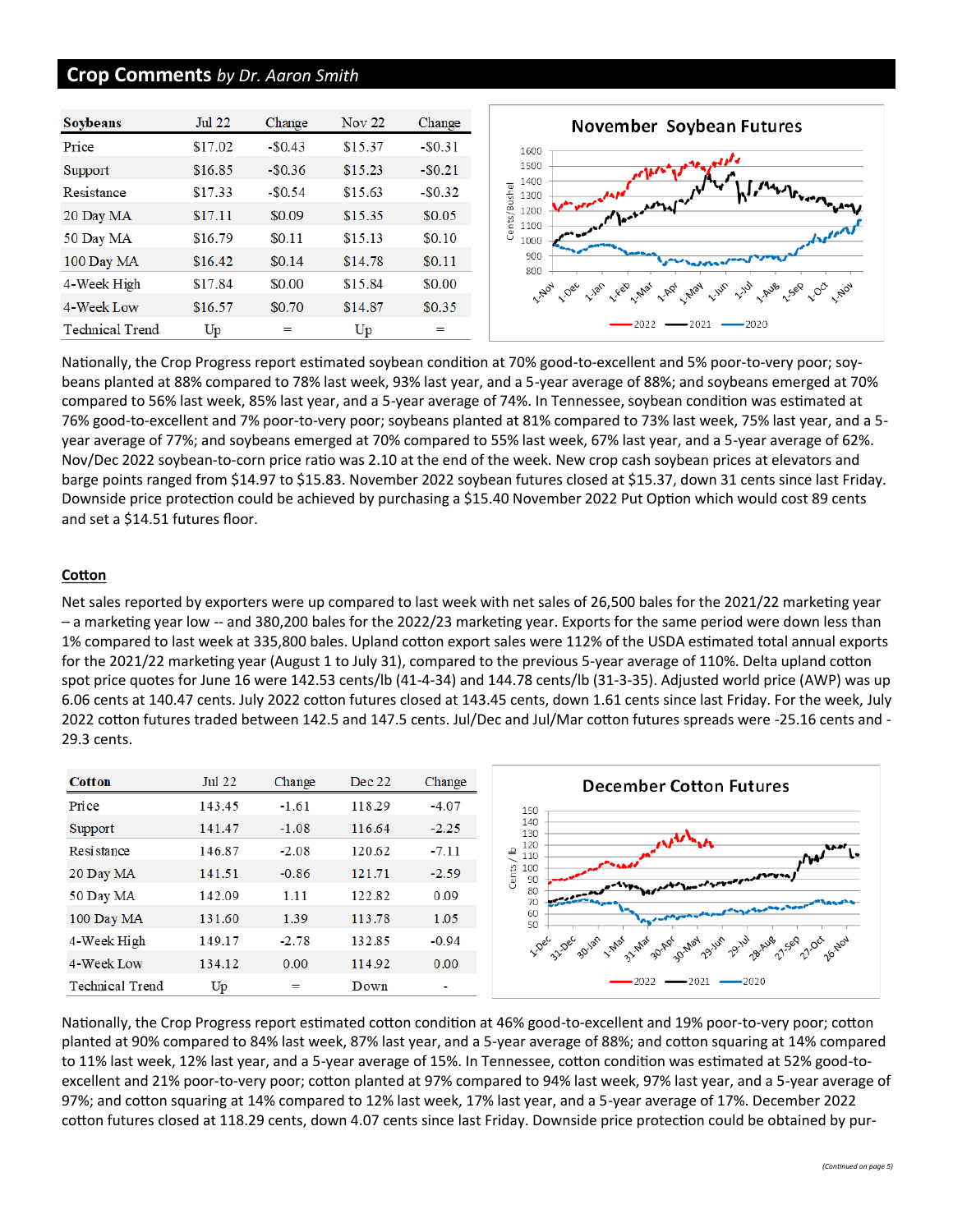## **Crop Comments** *by Dr. Aaron Smith*

chasing a 119 cent December 2022 Put Option costing 10.12 cents establishing a 108.88 cent futures floor. March 2023 cotton futures closed at 114.15 cents, down 3.69 cents since last Friday.

#### **Wheat**

Wheat net sales reported by exporters were down compared to last week at 8.7 million bushels for the 2022/23 marketing year. Exports for the week were up 6% compared to last week at 13.6 million bushels. Wheat export sales were 23% of the USDA estimated total annual exports for the 2022/23 marketing year (June 1 to May 31), compared to the previous 5-year average of 26%. Nationally, the Crop Progress report estimated winter wheat condition at 31% good-to-excellent and 42% poor-to-very poor; winter wheat headed at 86% compared to 79% last week, 91% last year, and a 5-year average of 90%; winter wheat harvested at 10% compared to 5% last week, 4% last year, and a 5-year average of 12%; spring wheat condition at 54% good-to-excellent and 9% poor-to-very poor; spring wheat planted at 94% compared to 82% last week, 100% last year, and a 5-year average of 99%; and spring wheat emerged at 72% compared to 55% last week, 95% last year, and a 5-year average of 93%. In Tennessee, winter wheat condition was estimated at 74% good-to-excellent and 8% poor-to-very poor; winter wheat coloring at 97% compared to 93% last week, and 95% last year; winter wheat mature at 50% compared to 22% last week; and winter wheat harvested at 7% compared to 1% last week, 13% last year, and a 5-year average of 24%. Wheat cash prices at elevators and barge points ranged from \$9.47 to \$10.33. July 2022 wheat futures closed at \$10.34, down 36 cents since last Friday. July 2022 wheat futures traded between \$10.30 and \$10.93 this week. Downside price protection could be obtained by purchasing a \$10.35 July 2022 Put Option costing 21 cents establishing an \$10.14 futures floor. July wheat-to-corn price ratio was 1.32. Jul/Sep and Jul/Dec future spreads were 12 and 27 cents.



September 2022 wheat futures closed at \$10.46, down 38 cents since last Friday. September wheat-to-corn price ratio was 1.42. December 2022 wheat futures closed at \$10.61, down 37 cents since last Friday.

#### **Additional Information:**

*Links for data presented*:

U.S. Export Sales - [https://apps.fas.usda.gov/export](https://apps.fas.usda.gov/export-sales/esrd1.html)-sales/esrd1.html USDA FAS: Weekly Export Performance Indicator – <https://apps.fas.usda.gov/esrquery/esrpi.aspx> EIA: Weekly ethanol Plant Production - [https://www.eia.gov/dnav/pet/pet\\_pnp\\_wprode\\_s1\\_w.htm](https://www.eia.gov/dnav/pet/pet_pnp_wprode_s1_w.htm) EIA: Weekly Supply Estimates - [https://www.eia.gov/dnav/pet/pet\\_sum\\_sndw\\_a\\_EPOOXE\\_sae\\_mbbl\\_w.htm](https://www.eia.gov/dnav/pet/pet_sum_sndw_a_EPOOXE_sae_mbbl_w.htm) Upland Cotton Reports - [https://www.fsa.usda.gov/FSA/epasReports?area=home&subject=ecpa&topic=fta](https://www.fsa.usda.gov/FSA/epasReports?area=home&subject=ecpa&topic=fta-uc)-uc Tennessee Crop Progress - [https://www.nass.usda.gov/Statistics\\_by\\_State/Tennessee/Publications/](https://www.nass.usda.gov/Statistics_by_State/Tennessee/Publications/Crop_Progress_&_Condition/) [Crop\\_Progress\\_&\\_Condition/](https://www.nass.usda.gov/Statistics_by_State/Tennessee/Publications/Crop_Progress_&_Condition/)

U.S. Crop Progress - <http://usda.mannlib.cornell.edu/MannUsda/viewDocumentInfo.do?documentID=1048> USDA AMS: Market News - [https://www.ams.usda.gov/market](https://www.ams.usda.gov/market-news/search-market-news)-news/search-market-news

If you would like further information or clarification on topics discussed in the crop comments section or would like to be added to our free email list please contact me at aaron.smith@utk.edu.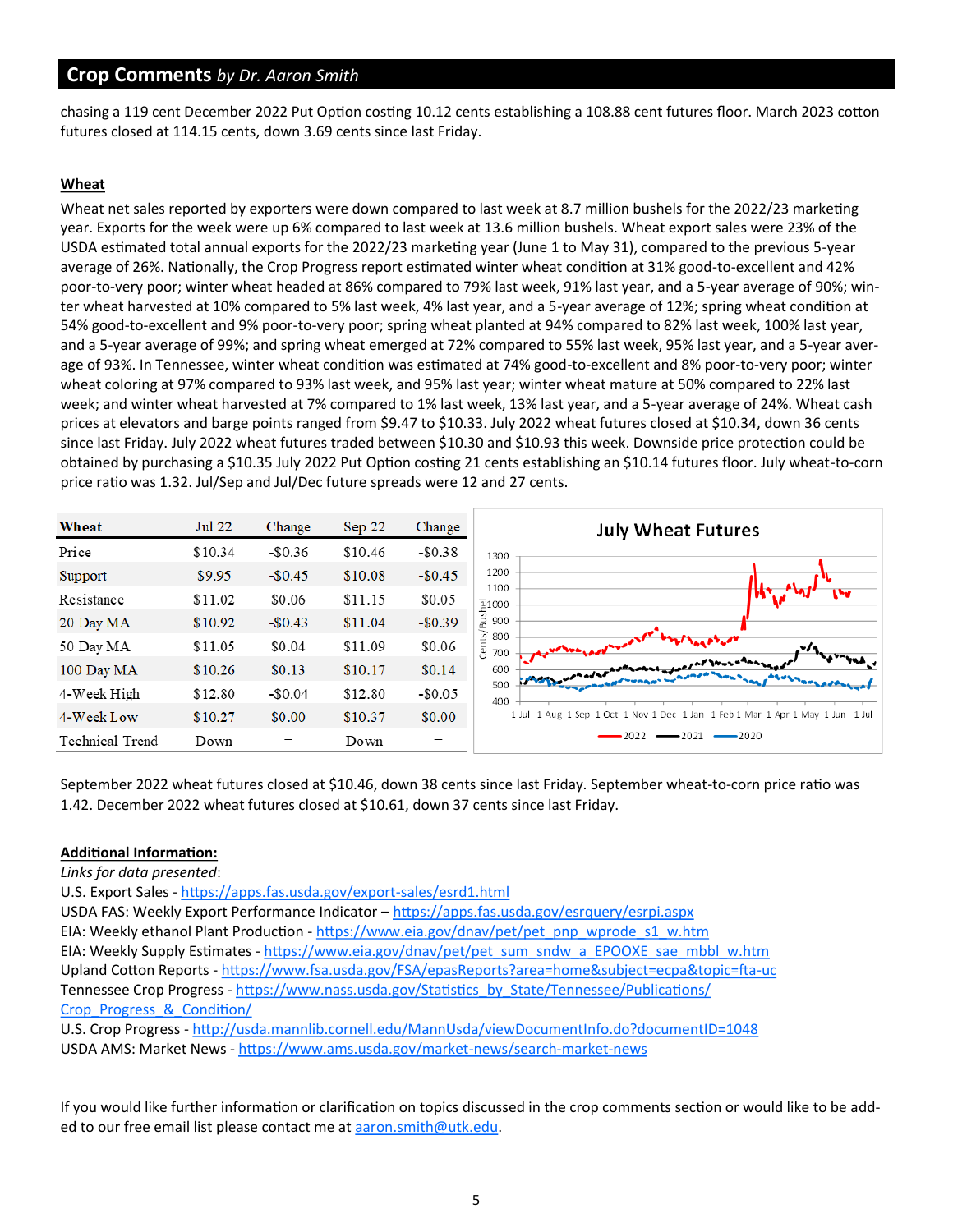| <b>Prices Paid to Farmers by Elevators</b> |                                                      |               |               |               |               |  |  |  |
|--------------------------------------------|------------------------------------------------------|---------------|---------------|---------------|---------------|--|--|--|
|                                            | Friday, June 10, 2022---Thursday, June 16, 2022      |               |               |               |               |  |  |  |
|                                            | Friday<br>Monday<br>Wednesday<br>Tuesday<br>Thursday |               |               |               |               |  |  |  |
|                                            | Average                                              | Average       | Average       | Average       | Average       |  |  |  |
| No. 2 Yellow Soybeans                      |                                                      |               |               |               |               |  |  |  |
| Northwest                                  | 17.46                                                | 17.08         | 16.99         | 16.94         | 17.10         |  |  |  |
| North Central                              | 17.61                                                | 17.23         | 17.14         | 17.09         | 17.25         |  |  |  |
| <b>West Central</b>                        |                                                      |               |               |               |               |  |  |  |
| West                                       | 17.53                                                | 17.15         | 17.06         | 17.01         | 17.10         |  |  |  |
| Mississippi River                          | 17.66                                                | 16.68         | 16.59         |               |               |  |  |  |
| <b>Yellow Corn</b>                         |                                                      |               |               |               |               |  |  |  |
| Northwest                                  | 7.76                                                 | 7.72          | 7.71          | 7.77          | 7.91          |  |  |  |
| <b>North Central</b>                       | 7.48                                                 | 7.44          | 7.43          | 7.49          | 7.63          |  |  |  |
| <b>West Central</b>                        |                                                      | 7.74          | 7.73          | 7.79          | 7.93          |  |  |  |
| West                                       | 7.66                                                 | 7.63          | 7.61          | 7.64          | 7.78          |  |  |  |
| Mississippi River                          | 7.73                                                 | 7.69          | 7.68          | 7.74          | 7.88          |  |  |  |
| <b>Wheat</b>                               |                                                      |               |               |               |               |  |  |  |
| Northwest                                  | 9.76                                                 | 9.71          | 9.50          | 9.48          | 9.76          |  |  |  |
| <b>North Central</b>                       | 10.16                                                | 10.16         | 9.95          | 9.95          | 10.23         |  |  |  |
| West                                       | 10.31                                                | 10.26         | 10.05         | 10.05         | 10.33         |  |  |  |
| Mississippi River                          | 10.21                                                | 10.16         | 9.97          | 9.97          | 10.24         |  |  |  |
| <b>Cotton</b>                              | -\$/pound-                                           |               |               |               |               |  |  |  |
| Memphis                                    | 144.06-146.31                                        | 144.66-146.91 | 142.48-144.73 | 142.18-144.43 | 142.53-144.78 |  |  |  |









# **Futures Settlement Prices: Crops & Livestock**

Corn: [https://www.cmegroup.com/trading/agricultural/grain](https://www.cmegroup.com/trading/agricultural/grain-and-oilseed/corn.html)-and-oilseed/corn.html Soybeans: [https://www.cmegroup.com/trading/agricultural/grain](https://www.cmegroup.com/trading/agricultural/grain-and-oilseed/soybean.html)-and-oilseed/soybean.html Wheat: [https://www.cmegroup.com/trading/agricultural/grain](https://www.cmegroup.com/trading/agricultural/grain-and-oilseed/wheat.html)-and-oilseed/wheat.html Soybean Meal: [https://www.cmegroup.com/trading/agricultural/grain](https://www.cmegroup.com/trading/agricultural/grain-and-oilseed/soybean-meal.html)-and-oilseed/soybean-meal.html Cotton: [https://www.theice.com/products/254/Cotton](https://www.theice.com/products/254/Cotton-No-2-Futures/data?marketId=5352193)-No-2-Futures/data?marketId=5352193 Live Cattle: [https://www.cmegroup.com/trading/agricultural/livestock/live](https://www.cmegroup.com/trading/agricultural/livestock/live-cattle.html)-cattle.html Feeder Cattle: [https://www.cmegroup.com/trading/agricultural/livestock/feeder](https://www.cmegroup.com/trading/agricultural/livestock/feeder-cattle.html)-cattle.html Lean Hogs: [https://www.cmegroup.com/trading/agricultural/livestock/lean](https://www.cmegroup.com/trading/agricultural/livestock/lean-hogs.html)-hogs.html Class III Milk: [https://www.cmegroup.com/trading/agricultural/dairy/class](https://www.cmegroup.com/trading/agricultural/dairy/class-iii-milk.html)-iii-milk.html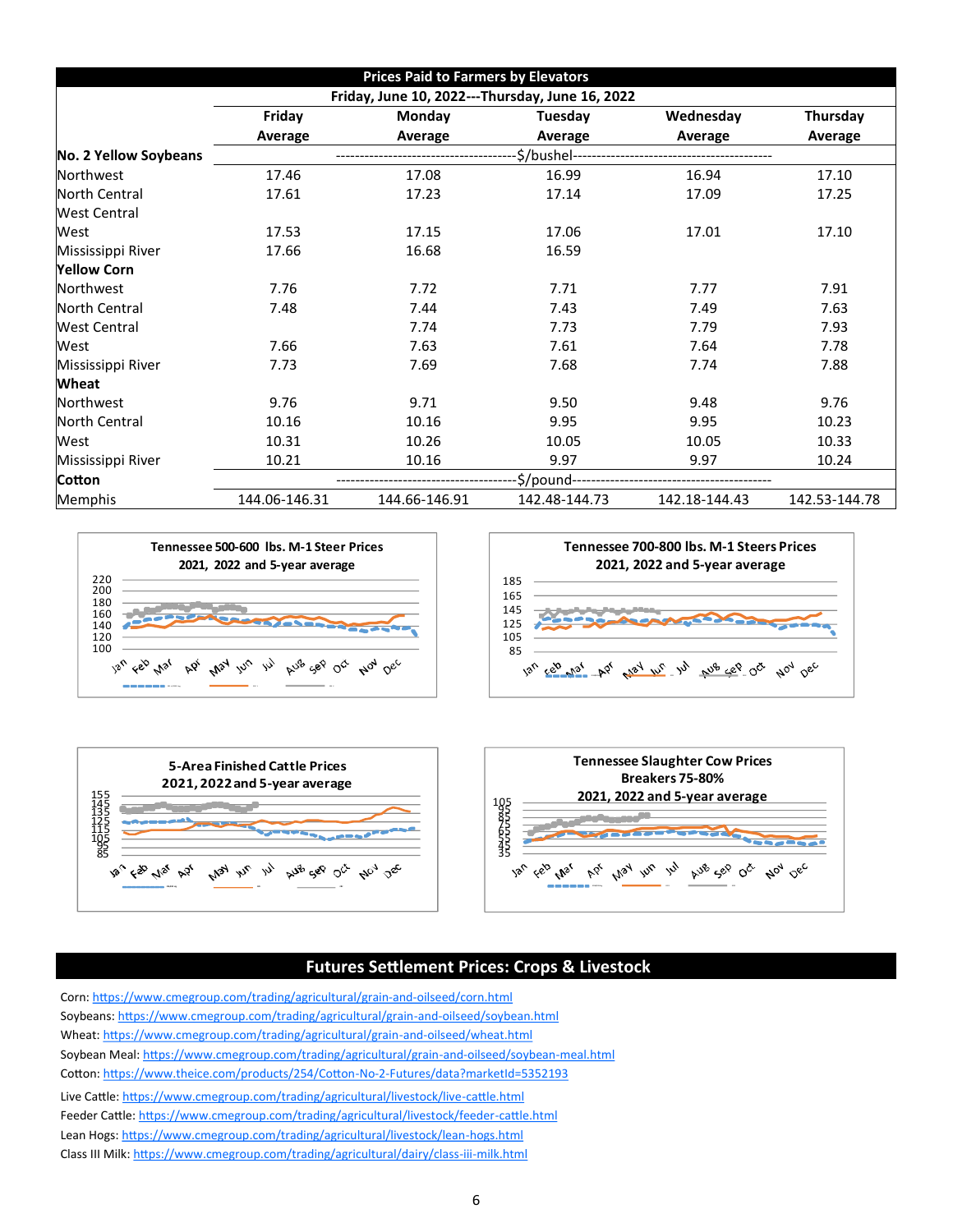|                                  | Prices on Tennessee Reported Livestock Auctions for the week ending Monday, June 13, 2022 |        |                  |                         |                  |  |
|----------------------------------|-------------------------------------------------------------------------------------------|--------|------------------|-------------------------|------------------|--|
|                                  | This Week                                                                                 |        | Last Week's      | Year Ago                |                  |  |
|                                  | Low                                                                                       | High   | Weighted Average | <b>Weighted Average</b> | Weighted Average |  |
|                                  |                                                                                           |        |                  |                         |                  |  |
| Steers: Medium/Large Frame #1-2  |                                                                                           |        |                  |                         |                  |  |
| 300-400 lbs.                     | 160.00                                                                                    | 200.00 | 186.71           | 185.17                  | 165.59           |  |
| 400-500 lbs.                     | 156.00                                                                                    | 194.00 | 181.29           | 173.84                  | 161.99           |  |
| 500-600 lbs.                     | 152.00                                                                                    | 188.00 | 168.86           | 164.31                  | 150.97           |  |
| 600-700 lbs.                     | 134.00                                                                                    | 170.00 | 156.53           | 155.69                  | 136.43           |  |
| 700-800 lbs.                     | 128.00                                                                                    | 148.00 | 142.43           | 140.18                  | 132.58           |  |
| Steers: Small Frame #1-2         |                                                                                           |        |                  |                         |                  |  |
| 300-400 lbs.                     | 160.00                                                                                    | 175.00 | 170.10           | ---                     |                  |  |
| 400-500 lbs.                     | 139.00                                                                                    | 166.00 | 154.02           |                         |                  |  |
| 500-600 lbs.                     | $---$                                                                                     | $---$  | ---              | ---                     | 96.14            |  |
| 600-700 lbs.                     | $---$                                                                                     |        | ---              |                         |                  |  |
| Steers: Medium/Large Frame #3    |                                                                                           |        |                  |                         |                  |  |
| 300-400 lbs.                     | 144.00                                                                                    | 187.50 | 175.42           | 171.85                  | 147.67           |  |
| 400-500 lbs.                     | 155.00                                                                                    | 185.00 | 170.99           | 162.77                  | 145.84           |  |
| 500-600 lbs.                     | 145.00                                                                                    | 165.00 | 151.31           | 146.34                  | 137.64           |  |
| 600-700 lbs.                     | 136.00                                                                                    | 150.00 | 142.35           | 141.16                  | 128.65           |  |
| 700-800 lbs.                     | 133.00                                                                                    | 139.00 | 135.99           | ---                     | 112.23           |  |
| <b>Holstein Steers</b>           |                                                                                           |        |                  |                         |                  |  |
| 300-400 lbs.                     |                                                                                           |        | ---              | ---                     |                  |  |
| 500-600 lbs.                     |                                                                                           |        |                  |                         |                  |  |
| 700-800 lbs.                     | $---$                                                                                     | ---    | ---              |                         |                  |  |
| Slaughter Cows & Bulls           |                                                                                           |        |                  |                         |                  |  |
| Breakers 75-80%                  | 75.00                                                                                     | 93.50  | 83.42            | 86.14                   | 70.79            |  |
| Boners 80-85%                    | 70.00                                                                                     | 93.50  | 80.38            | 82.69                   | 69.00            |  |
| Lean 85-90%                      | 57.00                                                                                     | 84.00  | 70.60            | 72.47                   | 61.84            |  |
| Bulls YG 1                       | 100.00                                                                                    | 125.00 | 112.25           | 114.07                  | 96.30            |  |
| Heifers: Medium/Large Frame #1-2 |                                                                                           |        |                  |                         |                  |  |
| 300-400 lbs.                     | 130.00                                                                                    | 180.00 | 158.74           | 158.68                  | 142.81           |  |
| 400-500 lbs.                     | 139.00                                                                                    | 165.00 | 154.46           | 154.16                  | 140.69           |  |
| 500-600 lbs.                     | 129.00                                                                                    | 160.00 | 144.67           | 143.87                  | 130.48           |  |
| 600-700 lbs.                     | 123.00                                                                                    | 145.00 | 136.78           | 131.57                  | 121.10           |  |
| Heifers: Small Frame #1-2        |                                                                                           |        |                  |                         |                  |  |
| 300-400 lbs.                     | 122.50                                                                                    | 152.00 | 138.37           |                         |                  |  |
| 400-500 lbs.                     | 123.50                                                                                    | 150.00 | 141.52           |                         | 119.88           |  |
| 500-600 lbs.                     | 126.00                                                                                    | 138.00 | 132.88           | 129.00                  | 93.75            |  |
| 600-700 lbs.                     |                                                                                           |        |                  |                         |                  |  |
| Heifers: Medium/Large Frame #2-3 |                                                                                           |        |                  |                         |                  |  |
| 300-400 lbs.                     | 124.00                                                                                    | 170.00 | 146.24           | 141.61                  | 136.08           |  |
| 400-500 lbs.                     | 130.00                                                                                    | 155.00 | 143.03           | 140.67                  | 127.97           |  |
| 500-600 lbs.                     | 125.00                                                                                    | 148.00 | 133.70           | 132.62                  | 118.01           |  |
| 600-700 lbs.                     | 121.00                                                                                    | 130.00 | 125.24           | 122.04                  | 106.63           |  |

Cattle Receipts<br>This week:6,807

Week ago:3,888 Year ago:7,038